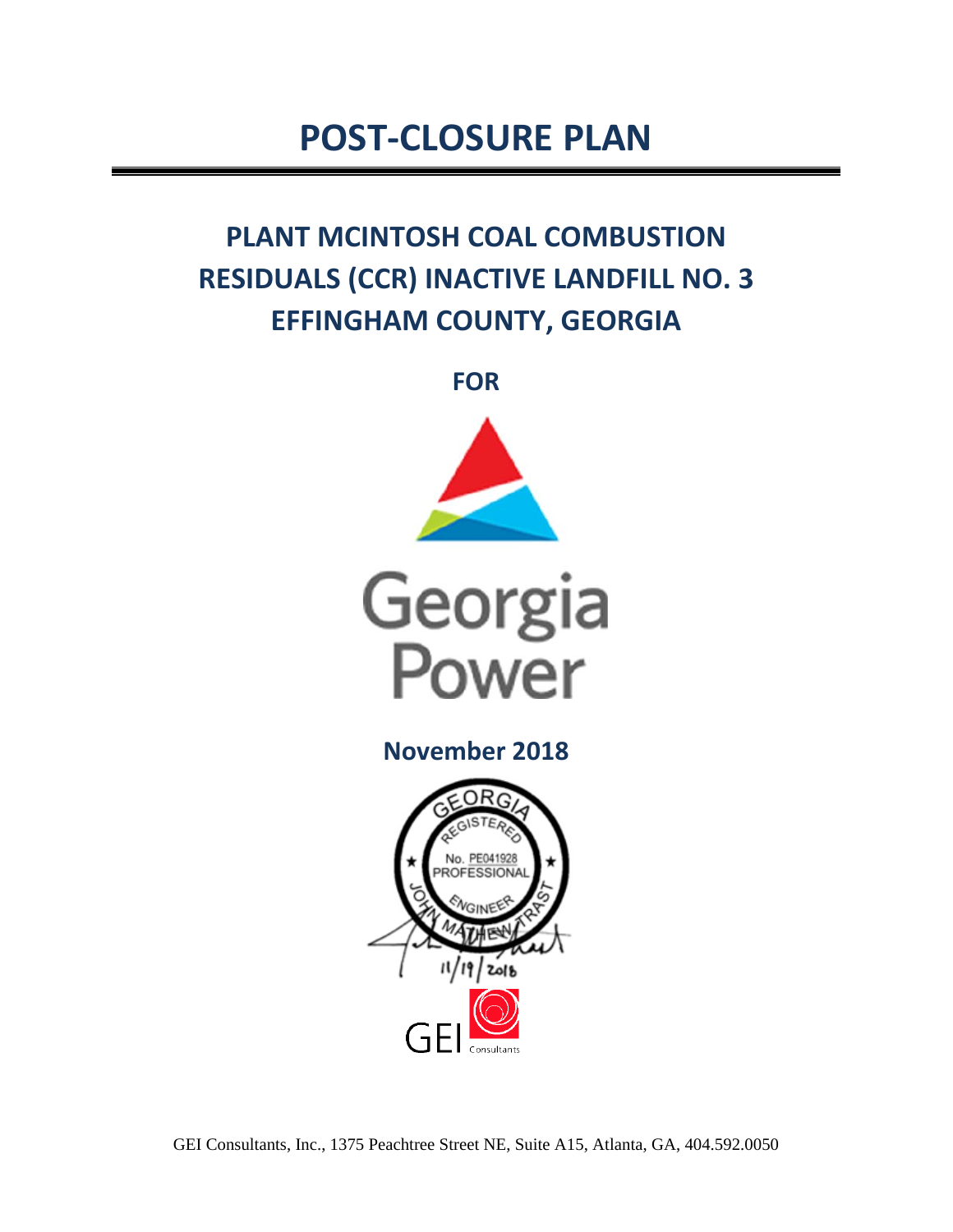# **TABLE OF CONTENTS**

| 1. |      | <b>POST-CLOSURE PLAN</b>                      |   |
|----|------|-----------------------------------------------|---|
|    | 1.1  | Amendments to the Post-Closure Care Plan      | 1 |
|    | 1.2  | Post-Closure Care Period                      |   |
|    | 1.3  | Post-Closure Use of the Property              |   |
|    | 1.4  | Final Cover System Maintenance                |   |
|    | 1.5  | <b>Environmental Monitoring</b>               |   |
|    | 1.6  | Notification of Monitoring Standards Exceeded | 3 |
|    | 1.7  | Routine Inspections                           | 3 |
|    | 1.8  | Storm Water Management System Maintenance     | 3 |
|    | 1.9  | Limited Access                                | 3 |
|    | 1.10 | Responsible Official                          | 3 |
|    | 1.11 | Site Equipment                                | 3 |
|    | 1.12 | Removal of CCR for Beneficial Use             | 4 |
|    | 1.13 | Dust Control                                  | 4 |
|    | 1.14 | <b>Final Cover Repairs</b>                    | 4 |
|    | 1.15 | Vegetative Plan                               | 4 |
|    | 1.16 | Post-Closure Care Cost Estimate               | 4 |
|    | 1.17 | <b>Financial Assurance</b>                    | 5 |
|    | 1.18 | Notification and Certification                | 5 |
|    | 1.19 | Recordkeeping/Notifications                   | 6 |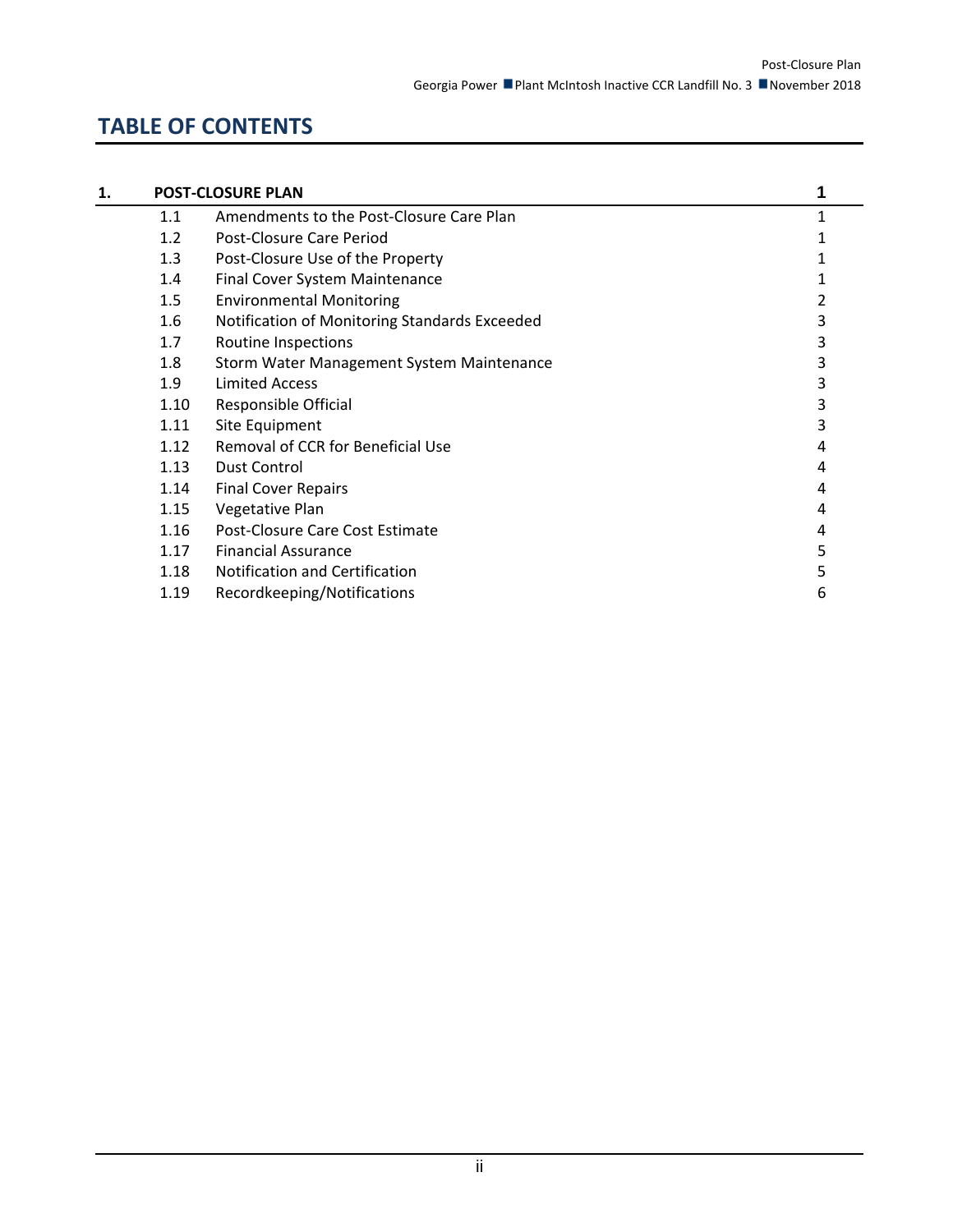# **1. POST-CLOSURE PLAN**

This Post-Closure Plan fulfills the requirements of Rule 391-3-4-.10(7) for the Inactive CCR Landfill No. 3 in accordance with Rules 391-3-4-.10(9)(c)4. and 391-3-4-.10(9)(c)3.(i)–(iv). Landfill No. 3 was closed in 2005 with the completion of the final cover system and submittal of the closure certification report to the Georgia EPD. Georgia EPD approved the certification report and issued a Closure Certificate for Landfill No. 3, Permit No. 051-008D(LI) on March 21, 2008. The 30-year post-closure care period began on March 21, 2008. The closure certification and deed notification are provided in Part B, Section 2 of this application.

# **1.1 Amendments to the Post-Closure Care Plan**

GPC may amend the initial or any subsequent plan at any time. GPC must amend whenever there is a change in the operation of the unit that would substantially affect the written post-closure plan, or after post-closure care activities have commenced unanticipated events necessitate a revision of the written plan. The Post-Closure Plan must be amended at least 60 days prior to a planned change in operation of the facility, and no later than 60 days following an unanticipated event, or 30 days following a trigger event. Post-Closure Plan Amendments will be certified by a Georgia Professional Engineer.

# **1.2 Post-Closure Care Period**

Post-closure care is required for a period of 30 years and must consist of at least the following:

- Maintaining the integrity and effectiveness of the final cover system, including making repairs to the final cover system as necessary to correct the effects of settlement, subsidence, erosion, or other events, and preventing stormwater run-on and run-off from eroding or otherwise damaging the final cover.
- Maintaining the groundwater monitoring system and monitoring program in accordance with the requirements of Rule 391-3-4-.10(6).

If under assessment monitoring at the end of the post-closure care period, GPC will continue to conduct post-closure care until the site returns to detection monitoring. The release from the post-closure care requirements in this plan must be approved by the Director of the Georgia EPD.

# **1.3 Post-Closure Use of the Property**

The post-closure use of Landfill No. 3 will be for green space. Prior to any other future use, Georgia EPD approval will be obtained by GPC. GPC is responsible for continuing the post-closure care of the property for the 30-year post-closure care period, which will begin upon issuance of the closure certification by the Georgia EPD.

#### **1.4 Final Cover System Maintenance**

GPC will maintain the integrity and effectiveness of the final cover system, including making repairs to the final cover, as necessary. The final cover system for Inactive CCR Landfill No. 3 was designed and constructed to minimize leachate generation by limiting percolation through the final cover barrier layer, promoting subsurface drainage to limit head on the barrier layer, and establishing vigorous plant growth to maximize evapotranspiration. The final cover system was also designed and constructed for stability and to reduce maintenance. The Inactive CCR Landfill No. 3 final cover consists of the following from bottom to top: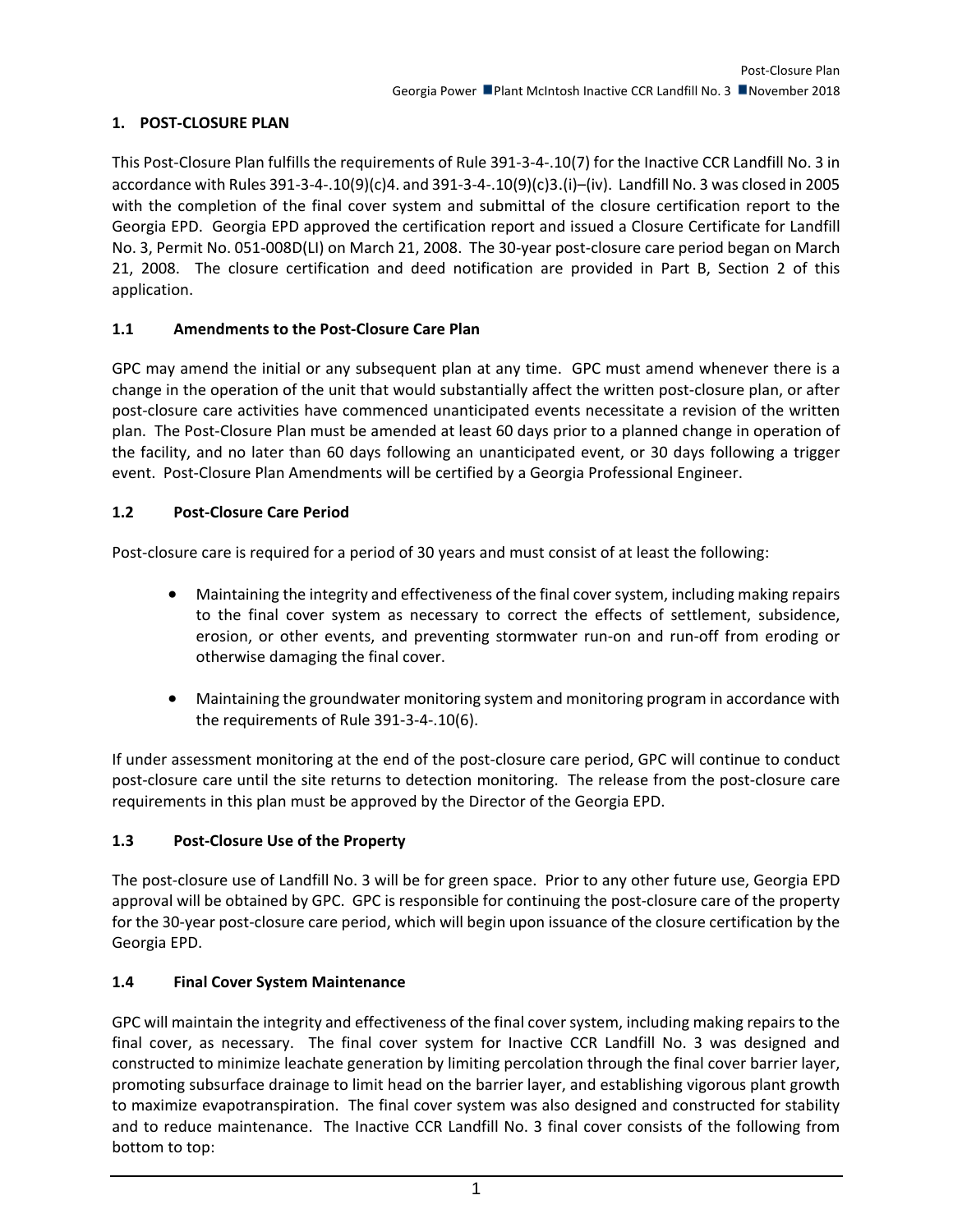- Prepared ash surface or soil surface
- Geosynthetic clay liner (GCL)
- Protective soil cover layer (minimum 12-inches thick)
- Topsoil layer (6-inches thick)
- Permanent vegetation

A construction documentation report was submitted to the Georgia EPD and approval of the report was granted with the issuance of the Closure Certificate. The constructed final cover system for Landfill No. 3 meets the requirements Rules  $391-3-4-0.10(9)(c)(4)$  and  $391-3-4-0.10(9)(c)(3)(iv)$  and the final cover performance standards of 40 CFR 257.102(d).

Erosion repairs to the vegetation, topsoil, and protective soil layers are typical for maintenance of final cover systems. Erosion repairs will be made as soon as feasible to prevent damage to the final cover. Any repairs to the liner shall be documented and certified by a professional engineer and placed in the facility Operating Record.

Any identified areas that require repair will be reseeded immediately after any repairs are completed. Areas which are slow to establish vegetation shall receive additional temporary seeding. The operator may submit soil samples to the County Extension Agent for analysis and determination of proper soil conditioners including lime. Planting dates, fertilizer rates, and seeding rates shall meet the requirements in the *Manual for Erosion and Sediment Control in Georgia*.

The erosion control measures shall remain in place until a satisfactory stand of grass is growing. A satisfactory stand of grass is defined as a full cover: 100 percent of the soil surface is uniformly covered in permanent vegetation with a density of 70 percent or greater.

# **1.5 Environmental Monitoring**

Georgia Power is responsible for conducting all monitoring activities in accordance with the Groundwater Monitoring Plan. The monitoring plan requires the semi-annual detection monitoring of 16 groundwater wells (nine upgradient and seven downgradient), to evaluate the water table aquifer immediately underlying the landfill. Following each semi-annual sampling event, results are provided to Georgia EPD. If the results indicate that there is a statistically significant increase over background levels for one or more of the constituents, Georgia Power will either prepare a report to demonstrate that a source other than the CCR unit caused the statistically significant increase or initiate the assessment monitoring program under 391-3-4-.10(6). If a successful demonstration is not completed within 90-days of determining statistically significant increase/s, Georgia Power must initiate the assessment monitoring program under 391-3-4-.10(6) and comply with all requirements of Rule 391-3-4-.10(6).

The Groundwater Monitoring Plan for this site shall be maintained throughout the 30-year post-closure care period. If at the end of the 30-year post-closure care period, the site is operating under assessment monitoring in accordance with 391-3-4-.10(6), then Georgia Power will continue to conduct post-closure care and monitoring until the site returns to detection monitoring.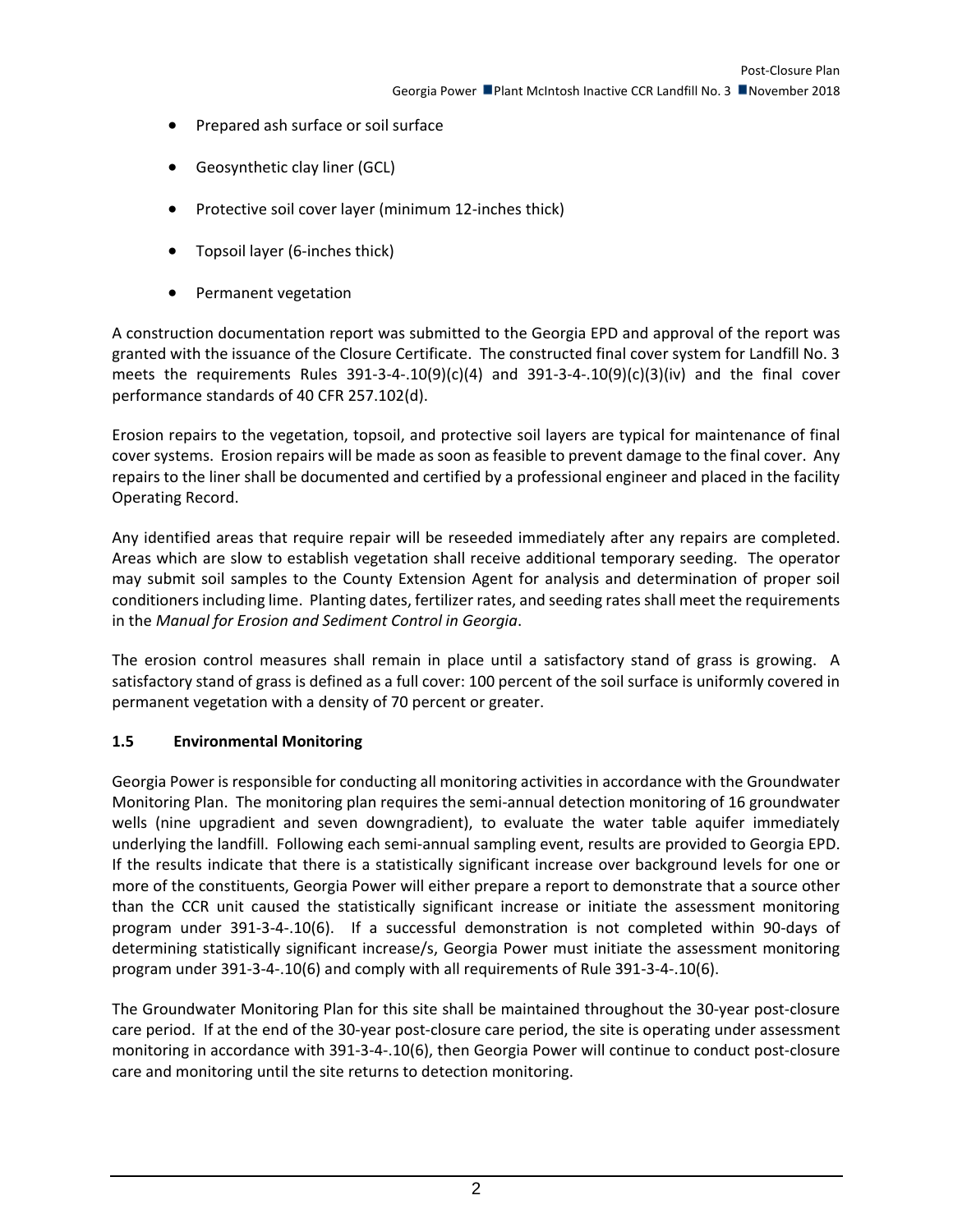# **1.6 Notification of Monitoring Standards Exceeded**

GPC will be responsible for conducting all monitoring activities. If at any time the monitoring results indicate an exceedance of established standards or indicate a threat to human health or the environment, GPC shall notify the Georgia EPD and comply with all requirements of Georgia Rule 391-3-4-.10(6).

#### **1.7 Routine Inspections**

Throughout the post-closure care period, the site shall be inspected on a quarterly basis and after any extreme weather event by a qualified person, and on an annual basis by a Professional Engineer to ensure that all CCR disposed of in the facility remains properly covered and that the final cover is in good condition. Repairs to the final cover system shall be made as necessary to maintain the integrity and effectiveness of the final cover system. The repairs shall meet or exceed the original construction requirements. Areas noted to have less than the required cover from the effects of erosion, vehicular traffic, settlement, subsidence, or other events shall be repaired as soon as practical. All areas lacking proper vegetation shall be grassed and maintained according to the *Manual for Erosion and Sediment Control in Georgia*.

### **1.8 Storm Water Management System Maintenance**

The storm water management features shall be maintained in proper working condition in accordance with the permit application to prevent run-on and run-off from eroding or otherwise damaging the final cover. Inspections of the ditches, culverts, storm water diversion berms, slope drains, rock lined flumes, and sedimentation ponds checking for signs of erosion, areas lacking vegetation, ponding water, and accumulation of sediments will be performed. Inspections should be completed quarterly, and after significant storm events (greater than 3 inches in 24 hours) by a qualified person. Deficiencies identified shall be addressed as soon as practical.

#### **1.9 Limited Access**

Inactive CCR Landfill No. 3 is located entirely on Georgia Power property. Access is controlled by fencing, gates, and property buffers. Access to the site is limited to authorized personnel or personnel under the supervision/permission of authorized personnel.

#### **1.10 Responsible Official**

The post-closure care of the site will be the responsibility of the General Manager of Environmental Affairs. The contact information is:

| General Manager - Environmental Affairs |
|-----------------------------------------|
| Georgia Power Company                   |
| 241 Ralph McGill Boulevard              |
| Atlanta, Georgia 30308                  |
| $(404)$ 506-6505                        |
|                                         |

#### **1.11 Site Equipment**

Georgia Power will make available necessary equipment to ensure that post-closure care requirements are executed correctly and efficiently. Dedicated landfill or rental equipment will be used as necessary. The equipment required will depend on the type and extent of the necessary repair.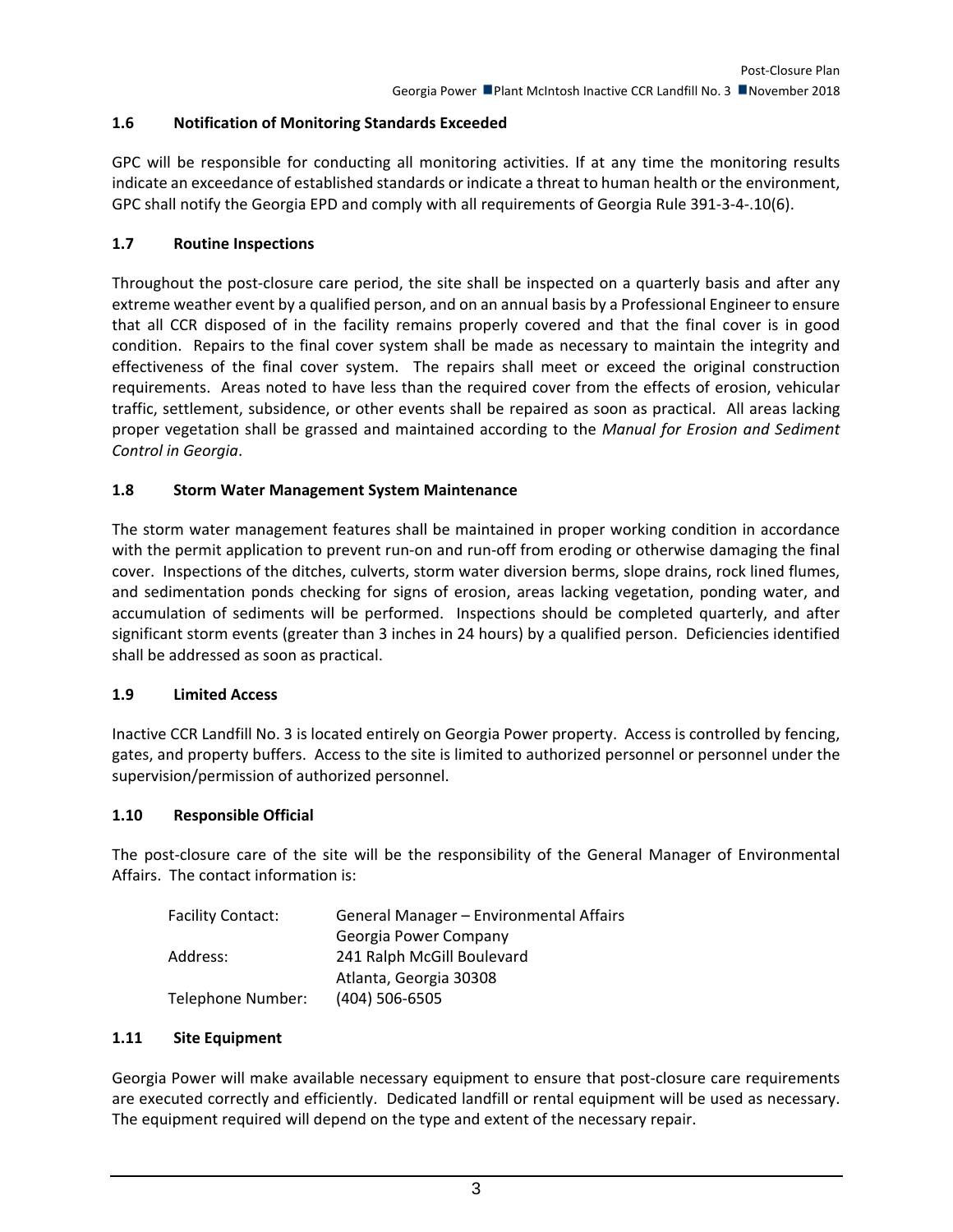# **1.12 Removal of CCR for Beneficial Use**

Georgia Power will request and receive written approval from Georgia EPD prior to conducting any activities to remove CCR from the landfill for beneficial use.

# **1.13 Dust Control**

The final cover of Inactive CCR Landfill No. 3 is fully vegetated. There is no active source of dust during the post-closure period. However, if work (such as cover repairs) is performed at the landfill with the potential to create dust, Georgia Power will implement dust control measures such as the application of water or other approved dust control agent on haul roads to limit and control airborne dust in accordance with 391-3-4-.10(5) and 40 CFR 257.80.

### **1.14 Final Cover Repairs**

Georgia Power will continue to conduct post-closure care of Inactive CCR Landfill No. 3, which includes making repairs to the final cover, as necessary, to maintain the integrity and effectiveness of the final cover system. Typical maintenance items include repairs due to erosion which should be made as soon as practical to prevent unintended damage to the GCL. If any repairs to the final cover system require repair of the GCL, a written repair plan will be prepared by a professional engineer. The repair plan will specify the materials of construction, contractor means and methods or performance criteria, and provide construction quality assurance to document that the repair is completed in accordance with the original design of the final cover. Any repairs to the GCL shall be documented and placed in the facility's operating record.

# **1.15 Vegetative Plan**

Vegetative cover should be re-established within 2 weeks after any repairs. Permanent covers which are slow to establish shall receive additional seeding. Deep rooting plants such as weeping love grass and lespedeza should not be used to reseed areas. Planting dates, fertilizer rates, and seeding rates shall follow the requirements in the *Manual for Erosion and Sediment Control in Georgia.*

The erosion control measures shall remain in place until a satisfactory stand of grass is growing. A satisfactory stand of grass is defined as a full cover: 100 percent of the soil surface is uniformly covered in permanent vegetation with a density of 70 percent or greater.

# **1.16 Post-Closure Care Cost Estimate**

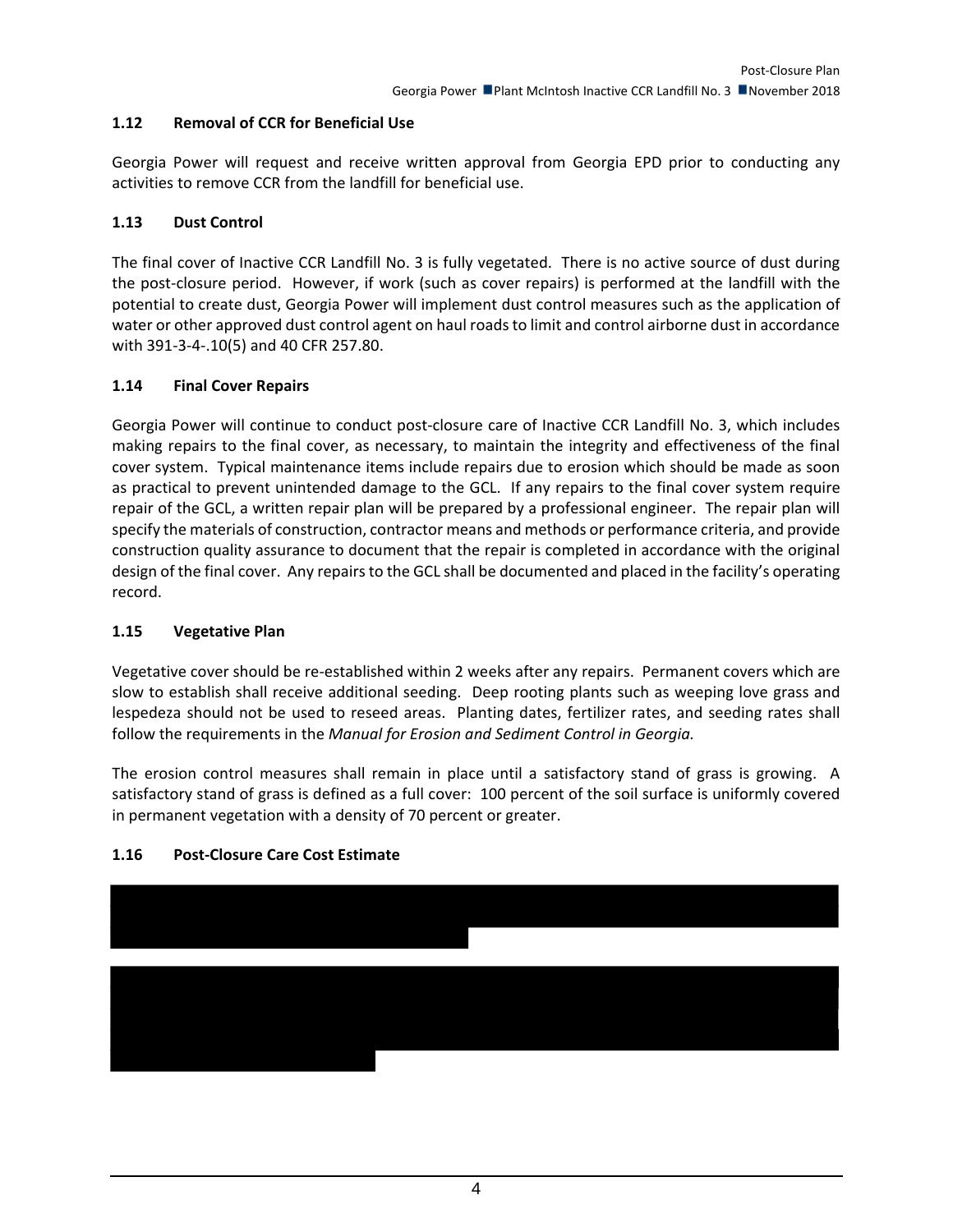Georgia Power Plant McIntosh Inactive CCR Landfill No. 3 November 2018





#### **1.17 Financial Assurance**

Rule 391-3-4-.10(10)(a) requires financial assurance for all CCR units be provided in accordance with Rule 391-3-4-.13. Georgia Power will submit the financial assurance mechanism for closure on forms as provided or in a format as prescribed by the Director, Georgia EPD. Georgia Power will provide a demonstration of financial assurance upon approval of closure cost estimates by Georgia EPD.

#### **1.18 Notification and Certification**

Georgia Power shall obtain written certification from a professional engineer registered in the State of Georgia that the post-closure care plan meets the requirements of Rule 391-3-4-.10(7).

No later than 60 days following the completion of the post-closure care period, the owner or operator of the CCR unit must prepare a notification verifying that post-closure care has been completed. The notification must include the certification by a qualified professional engineer verifying that post-closure